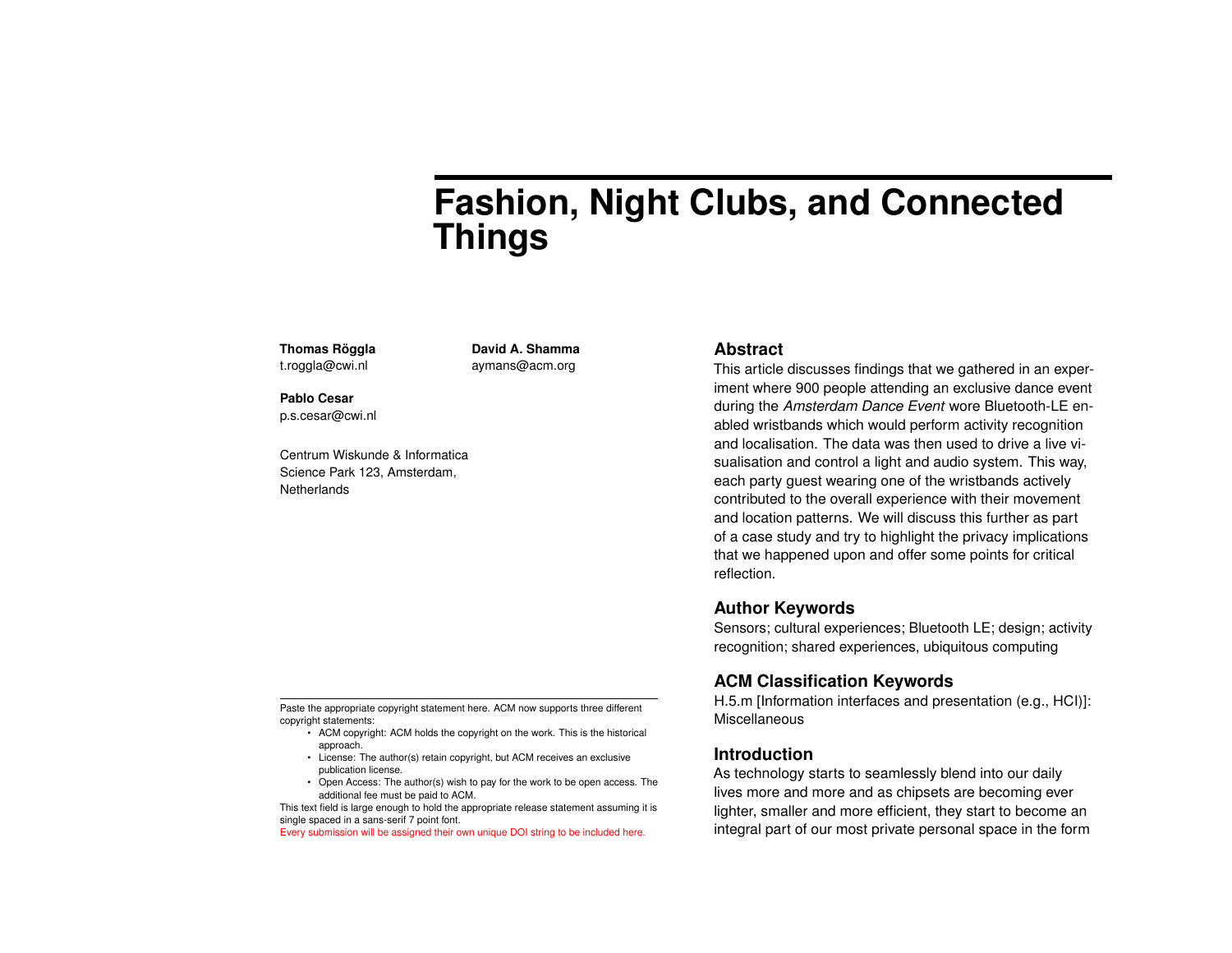

**Figure 1:** One of the wristbands that each guest received as part of their invitation, which would measure their activity level throughout the event. ( $\odot$  **Ayman** on Flickr)

of wearables. Such battery-powered wearable devices often gather data about their user's physical state from a series of sensors and also tend to employ wireless technologies such as Bluetooth to communicate this data to a central hub with more processing power or storage capability. This of course, raises a few privacy concerns about the proper use and storage of the data, as well as identifiability of specific users when an individual's data is used as part of an aggregate measure. This is especially important when dealing with devices which can be used for getting a user's location or track their behaviour.

As a case study, we would like to discuss an experiment that we ran in collaboration with the Dutch fashion designer ByBorre in the context of a two-day event during the Amsterdam Dance Event held in Amsterdam in October 2016. In this, we created custom-designed wristbands, fitted with Bluetooth-LE enabled circuit boards. The boards collect information about the wearer's movement patterns, temperature and approximate location in relation to our base stations. These wristbands were given to the 900 attendants of an exclusive clubbing event and the data would drive a live visualisation and control a light and sound installation.

More specifically, what we want to discuss in this are the privacy concerns raised by the use of wearables as they could be employed to track the user's location within the venue as well as their activity. Moreover, we want to highlight the way in which we used the technology to set up and create a unique social environment for users to gather and together create an enhanced clubbing experience.

#### **Background**

Club culture has always been about getting together and enjoying multisensory experiences with other people. These experiences are curated by the event organizers [\[1\]](#page-3-0) and

each individual average club goer typically has little impact on the experience as a whole. Our goal with this experiment was it to find out how we could make the club itself be able react to the amount of activity within it by means of technology and how to integrate this technology with the environment as seamlessly and unobtrusive as possible.

This system came into existence as part of a collaboration on wearable technology with *ByBorre*[1](#page-1-0) , a Dutch fashion designer. For a two-day club-event within the context of the annual *Amsterdam Dance Event*[2](#page-1-1) held in October in Amsterdam, we wanted to explore what the club of the future might look like. The core idea of this event was it to find ways to learn about the guests' behaviour and try to communicate with the environment. The goal being to bring people together and design an experience which would stimulate all the senses at once: Specially created dinner menus, drinks and perfumes, an adaptive sound system and light show with technology playing the role of connecting all the senses into an all-encompassing experience.

Over the course of two days, a total of 900 people were invited to attend the experience and each one of them would receive one of the sensors after they had registered at the entrance with their name and specified their favourite drink. With this, users also gave consent that their movement data and location would be collected and that their name and favourite drink may be featured on a big screen as part of the real-time visualisation. Moreover, users also agreed that they may be filmed during the course of the evening.

#### **Discussion**

During the two days that the event was taking place, we collected a total of about 40 million unique data points. In-

<span id="page-1-1"></span><span id="page-1-0"></span><sup>1</sup><http://www.byborre.com> 2<https://www.amsterdam-dance-event.nl>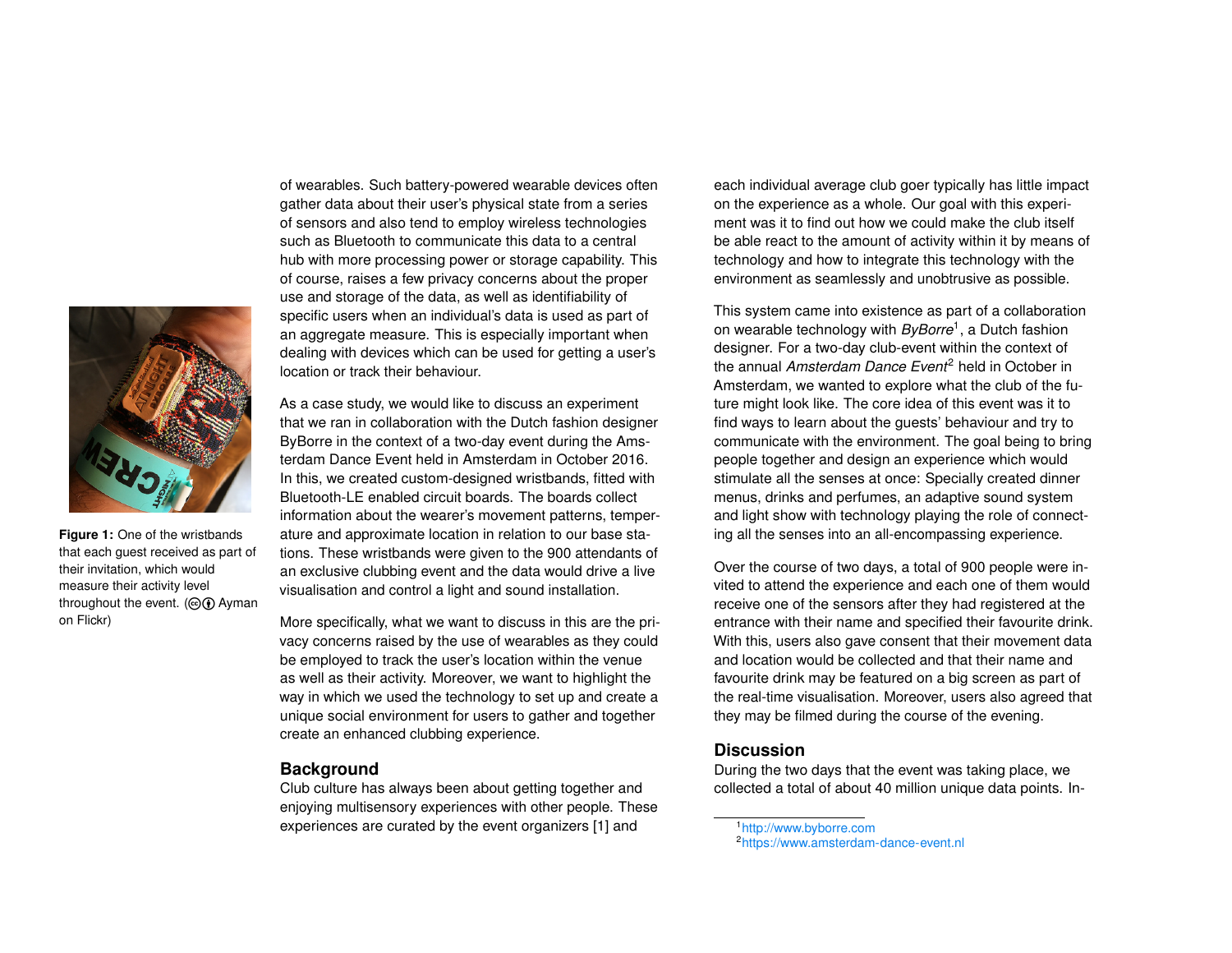<span id="page-2-0"></span>

**Figure 2:** Number of packets from the wristbands and from other, unknown devices (purple and gray) for each point in time during the two days

terestingly, only roughly 13 million of which were packets transmitted by our wristbands (see Figure [2\)](#page-2-0). All other traffic stemmed from other Bluetooth devices. Presumably phones in people's pockets, little trackers such as smart key rings or bigger, stationary devices such as laptops or printers.

What is interesting here is that even though we had the user's consent to gather the data from their wristbands, purely by accident the system also captured all other Bluetooth traffic from devices, which openly advertised themselves. In order to drive the interactive part of the event experience, the packets sent out by the wristbands, while being standard Bluetooth-LE packets, were carefully crafted and needed be parsed by our system to extract activity data. Consequently, all the other packets contain data of unknown shape. However, with little amount of scripting, one could also parse these packets and if nothing else ex-

tract a UUID (*Universally Unique Identifier*) from them and get a coarse location for the owner of the device (provided the user carries it with them). The accuracy should then only be slightly worse than the location data provided by our wristband, since we also use the UUID field for localisation. The only difference being that our wristbands likely have a shorter advertising interval, which makes accurate location tracking easier. One could argue however, that localisation is the whole point of Bluetooth LE beacons like those detected by our system [\[3,](#page-3-1) [2\]](#page-3-2) and users of these are aware of this. What falls into this category and what we think users are actually less aware of of are mobile phones with Bluetooth antenna turned on.

The data gathered from the wristbands on the other hand was parsed by our system and subsequently analysed in real time. We trained a convolutional neural network in our office by performing activities that we thought people might be doing during the event, such as dancing, standing or walking. During the event we were then able to get a fairly decent estimate of how active people were.

Pairing this with the localisation functionality of the system, one can gather a good estimate of what people are doing and coarsely where they are located. Interesting to note here is that while we only trained the network to recognise three very specific activities, it should not be that difficult to train the network to recognise many more different activities, thus possibly even increasing the overall accuracy of the algorithm. This however, may obviously not be in the user's best interest, but could potentially actually be useful in healthcare applications. Different from the rather serious privacy concern raised by open broadcast of UUIDs being used for localisation, this concern only affects devices which actually broadcast acceleration values from a gyroscope as part of their advertisement packets.



**Figure 3:** Notice to guests that they may be filmed during the course of the evening